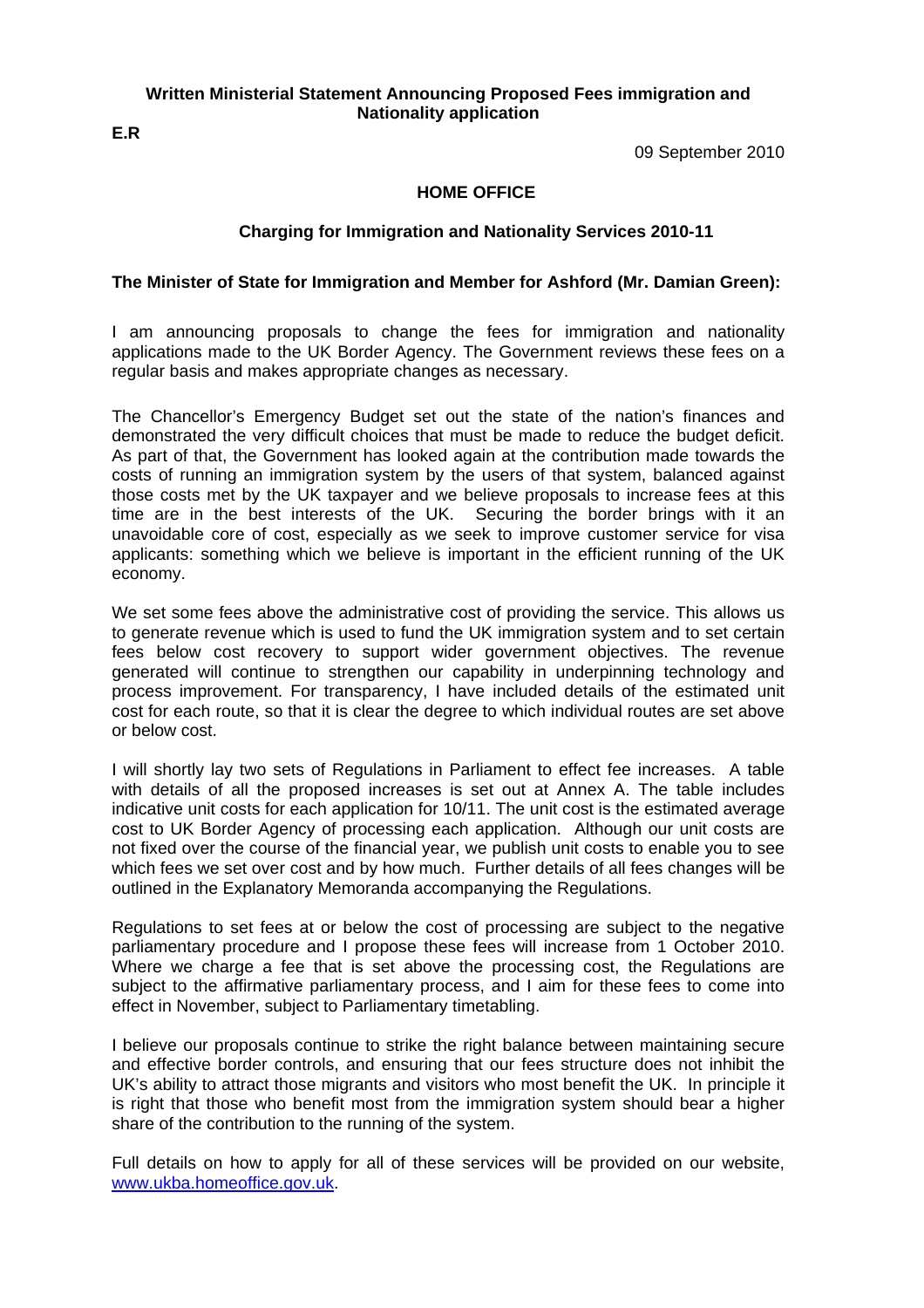|                                   | <b>Non PBS Visas</b> |                               |                               |  |  |  |  |  |
|-----------------------------------|----------------------|-------------------------------|-------------------------------|--|--|--|--|--|
|                                   |                      | <b>Current Fees</b>           | <b>New Proposal</b>           |  |  |  |  |  |
| <b>Products</b>                   | Unit<br>Cost         | <b>Main applicant</b>         | <b>Main applicant</b>         |  |  |  |  |  |
| Visit visa - short                | £140                 | £68                           | £70                           |  |  |  |  |  |
| <b>Certificate of Entitlement</b> | £245                 | £220                          | £245                          |  |  |  |  |  |
| <b>Transit Visa</b>               | £94                  | £47                           | £47                           |  |  |  |  |  |
| Vignette Transfer Fee             | £93                  | £75                           | £93                           |  |  |  |  |  |
| Call Out/Out of Hours Fee         | 134/hr               | £130/Hr up to<br>Max £939/day | £130/Hr up to<br>Max £939/day |  |  |  |  |  |

# **Fees to be Implemented from 01 October 2010**

| <b>PBS Visas</b>         |              |                       |                       |  |  |  |  |
|--------------------------|--------------|-----------------------|-----------------------|--|--|--|--|
|                          |              | <b>Current Fees</b>   | <b>New Proposal</b>   |  |  |  |  |
| <b>Products</b>          | Unit<br>Cost | <b>Main applicant</b> | <b>Main applicant</b> |  |  |  |  |
| Tier 1 (Transition)      | £332         | £256                  | £332                  |  |  |  |  |
| Tier 1 (Transition) CESC | £332         | £235                  | £300                  |  |  |  |  |
| Tier 1 Post Study        | £344         | £315                  | £344                  |  |  |  |  |
| Tier 4                   | £242         | £199                  | £220                  |  |  |  |  |
| Tier 5                   | £173         | £128                  | £130                  |  |  |  |  |
| Tier 5 CESC              | £173         | £112                  | £120                  |  |  |  |  |

| <b>Nationality Applications - Migrants In UK</b> |              |                       |                  |                   |                     |  |  |
|--------------------------------------------------|--------------|-----------------------|------------------|-------------------|---------------------|--|--|
|                                                  |              | <b>Current Fees</b>   |                  |                   | <b>New Proposal</b> |  |  |
| <b>Products</b>                                  | Unit<br>Cost | <b>Main applicant</b> | <b>Dependant</b> | Main<br>applicant | <b>Dependant</b>    |  |  |
| <b>Renunciation of Nationality</b>               | £208         | £208                  | N/A              | £208              | N/A                 |  |  |
| Nationality Right of Abode                       | £150         | £143                  | N/A              | £150              | N/A                 |  |  |
| <b>Nationality Reissued Certificate</b>          | £178         | £76                   | N/A              | £80               | N/A                 |  |  |
| <b>Nationality Reconsiderations</b>              | £100         | £100                  | N/A              | £100              | N/A                 |  |  |
| <b>Status Letter (Nationality)</b>               | £107         | £76                   | N/A              | £80               | N/A                 |  |  |
| Non-Acquisition Letter (Nationality)             | £107         | £76                   | N/A              | £80               | N/A                 |  |  |

| <b>Non PBS Routes - Migrants In UK</b> |                     |                               |                  |                               |                  |  |
|----------------------------------------|---------------------|-------------------------------|------------------|-------------------------------|------------------|--|
|                                        |                     | <b>Current Fees</b>           |                  | <b>New Proposal</b>           |                  |  |
| <b>Products</b>                        | <b>Unit</b><br>Cost | <b>Main applicant</b>         | <b>Dependant</b> | Main<br>applicant             | <b>Dependant</b> |  |
| <b>Transfer of Conditions Postal</b>   | £381                | £169                          | £16              | £200                          | £50              |  |
| Travel Documents Adult (CoT)           | £246                | £220                          | N/A              | £220                          | N/A              |  |
| <b>Travel Documents Adult CTD</b>      | £246                | £77.50                        | N/A              | £77.50                        | N/A              |  |
| Travel Documents Child (CoT)           | £231                | £138                          | N/A              | £138                          | N/A              |  |
| <b>Travel Documents Child CTD</b>      | £255                | £49                           | N/A              | £49                           | N/A              |  |
| <b>Replacement BRP</b>                 | £35                 | £30                           | N/A              | £30                           | N/A              |  |
| Call Out/Out of Hours Fee              | 134/hr              | £130/Hr up to<br>Max £939/day | N/A              | £130/Hr up to<br>Max £939/day | N/A              |  |
| <b>Work Permit Technical Changes</b>   | £116                | £20                           | N/A              | £20                           | N/A              |  |

| <b>PBS Routes - Migrants In UK</b> |      |                     |                  |                     |                  |  |  |  |
|------------------------------------|------|---------------------|------------------|---------------------|------------------|--|--|--|
|                                    |      | <b>Current Fees</b> |                  | <b>New Proposal</b> |                  |  |  |  |
|                                    | Unit |                     |                  | Main                |                  |  |  |  |
| <b>Products</b>                    | Cost | Main applicant      | <b>Dependant</b> | applicant           | <b>Dependant</b> |  |  |  |
| Tier 4 - Postal                    | £357 | £357                | £80              | £357                | £100             |  |  |  |
| Tier 5 - Postal                    | £359 | £128                | £12              | £130                | £30              |  |  |  |
| Tier 5 - Postal CESC               | £380 | £112                | £11              | £120                | £30              |  |  |  |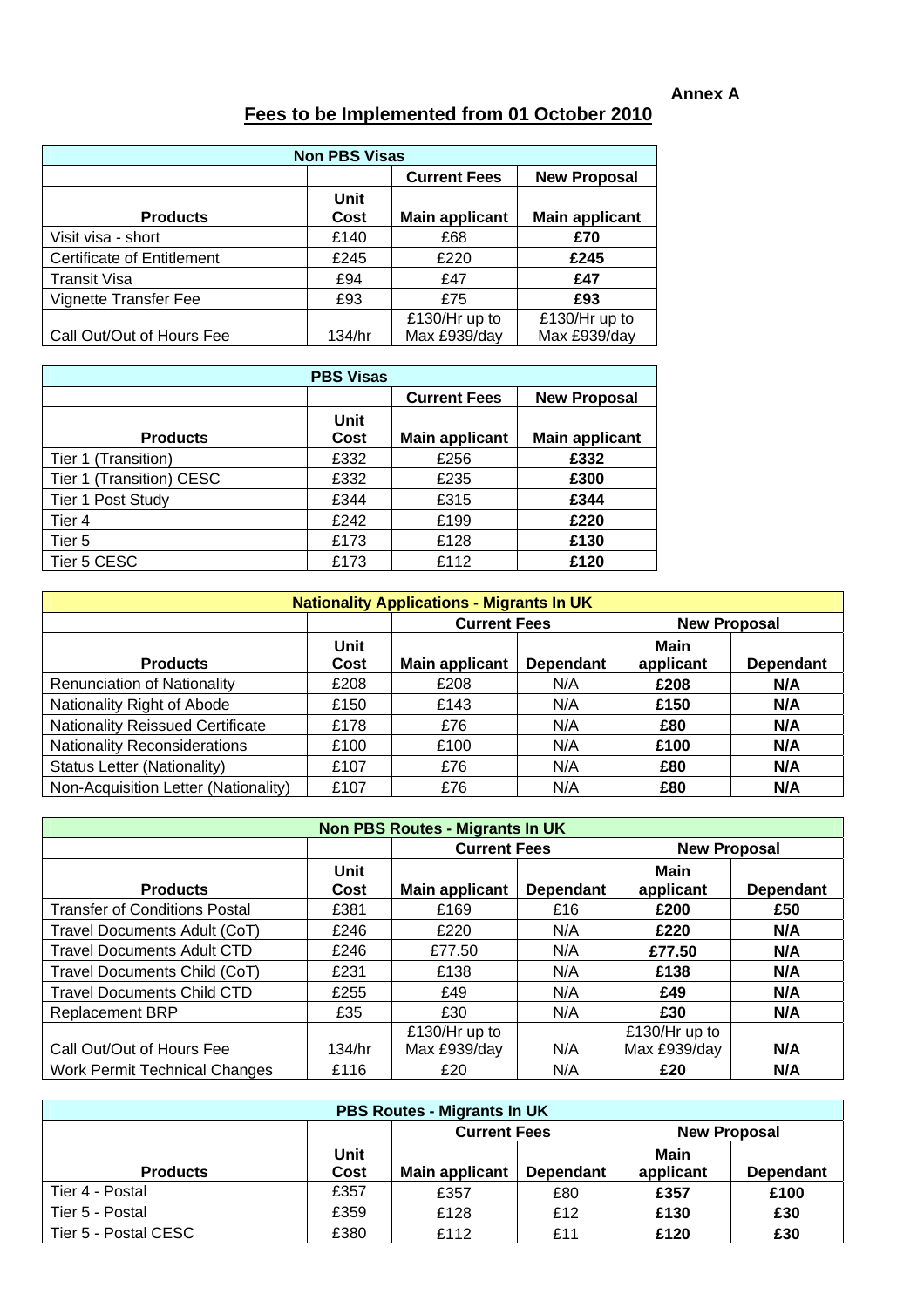| <b>PBS Sponsorship Products</b>                                                               |                  |                               |                     |  |  |  |  |
|-----------------------------------------------------------------------------------------------|------------------|-------------------------------|---------------------|--|--|--|--|
| <b>Products</b>                                                                               | <b>Unit Cost</b> | <b>Current</b><br><b>Fees</b> | <b>New Proposal</b> |  |  |  |  |
| Tier 2 Small Sponsor Licence                                                                  | £880             | £300                          | £300                |  |  |  |  |
| <b>Tier 4 Sponsor Licence</b>                                                                 | £950             | £400                          | £400                |  |  |  |  |
| Tier 5 Sponsor Licence                                                                        | £880             | £400                          | £400                |  |  |  |  |
| Tiers 2 & 4 Small Sponsor                                                                     | £950             | £400                          | £400                |  |  |  |  |
| Tiers 2 & 5 Small Sponsor                                                                     | £880             | £400                          | £400                |  |  |  |  |
| Tiers 4 & 5 Sponsor Licence                                                                   | £950             | £400                          | £400                |  |  |  |  |
| Tiers 2 & 4 & 5 Small Sponsor                                                                 | £950             | £400                          | £400                |  |  |  |  |
| Tier 2 Medium /Large Sponsor Licence, where they already<br>hold Tier 4 &/or 5 Licence        | £950             | £600                          | £600                |  |  |  |  |
| Tier 4 &/or 5 Sponsor Licence, where they already hold Tier 2<br><b>Small Sponsor Licence</b> | £950             | £100                          | £100                |  |  |  |  |
| Tier 4 Highly Trusted Sponsor Licence                                                         | £950             | £400                          | £400                |  |  |  |  |
| Sponsor Action Plan                                                                           | £1,100           | £600                          | £1,000              |  |  |  |  |
| Tier 5 COS                                                                                    | £25              | £10                           | £10                 |  |  |  |  |
| Tier 4 CAS                                                                                    | £25              | £10                           | £10                 |  |  |  |  |

**CESC = Council of Europe Social Charter Nationals**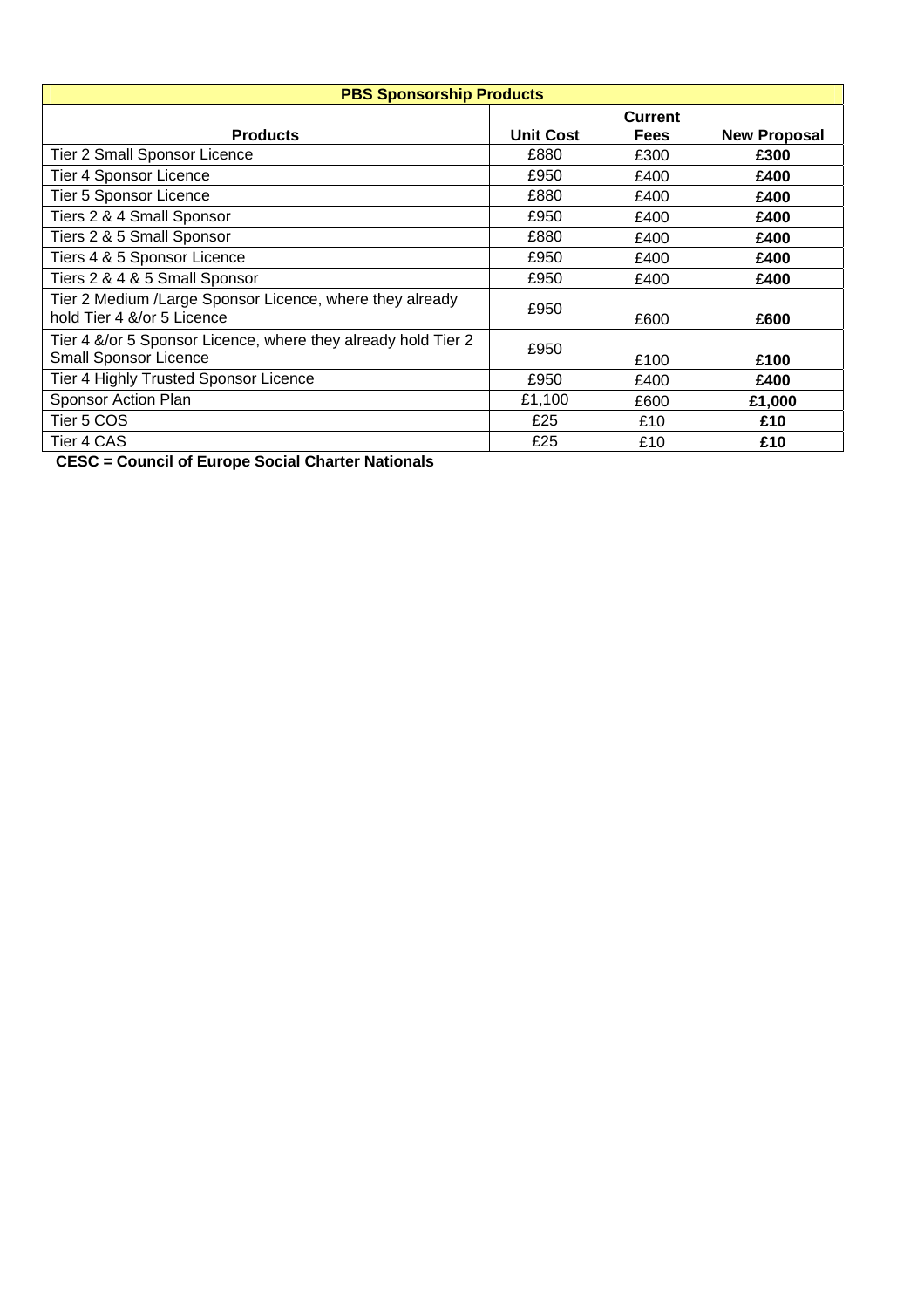| Fees to be Implemented from 22 November 2010 |  |
|----------------------------------------------|--|
|----------------------------------------------|--|

| <b>Non PBS Visas</b>            |                  |                       |                               |  |  |  |
|---------------------------------|------------------|-----------------------|-------------------------------|--|--|--|
|                                 |                  | <b>Current Fees</b>   | <b>New</b><br><b>Proposal</b> |  |  |  |
| <b>Products</b>                 | Unit<br>Cost     | <b>Main applicant</b> | Main<br>applicant             |  |  |  |
| Visit visa - long 2 year        | £140             | £230                  | £245                          |  |  |  |
| Visit visa - long 5 year        | £141             | £420                  | £450                          |  |  |  |
| Visit visa - long 10 year       | £155             | £610                  | £650                          |  |  |  |
| Settlement                      | £249             | £644                  | £750                          |  |  |  |
| Settlement - Dependant Relative | £272             | £1,680                | £1,680                        |  |  |  |
| Other Visa                      | £115             | £230                  | £245                          |  |  |  |
|                                 | <b>PBS Visas</b> |                       |                               |  |  |  |
|                                 |                  | <b>Current Fees</b>   | <b>New</b><br><b>Proposal</b> |  |  |  |
| <b>Products</b>                 | Unit<br>Cost     | <b>Main applicant</b> | <b>Main</b><br>applicant      |  |  |  |
| Tier 1 (Gen, Investor, Ent)     | £332             | £690                  | £750                          |  |  |  |
| Tier 1 (Gen & Ent) CESC         | £332             | £629                  | £700                          |  |  |  |
| Tier 2                          | £197             | £270                  | £350                          |  |  |  |
| Tier 2 CESC                     | £196             | £250                  | £300                          |  |  |  |

| <b>Nationality Applications - Migrants In UK</b>                        |              |                   |                     |                   |                     |  |
|-------------------------------------------------------------------------|--------------|-------------------|---------------------|-------------------|---------------------|--|
|                                                                         |              |                   | <b>Current Fees</b> |                   | <b>New Proposal</b> |  |
| <b>Products</b>                                                         | Unit<br>Cost | Main<br>applicant | <b>Dependant</b>    | Main<br>applicant | <b>Dependant</b>    |  |
| Naturalisation 6 (1) Single *                                           | £208         | £735              | N/A                 | £780              | N/A                 |  |
| Naturalisation 6 (1) Joint *                                            | £231         | £930              | N/A                 | £1010             | N/A                 |  |
| Naturalisation 6 (2) *                                                  | £208         | £735              | N/A                 | £780              | N/A                 |  |
| Nationality Registration Adult *                                        | £208         | £550              | N/A                 | £580              | N/A                 |  |
| <b>Nationality Registration Single Minor</b>                            | £208         | £470              | N/A                 | £500              | N/A                 |  |
| <b>Nationality Registration Multiple Minors</b>                         | £255         | £567              | £97                 | £600              | £150                |  |
| *£80 per person for the Citizenship Ceremony is included in these fees. |              |                   |                     |                   |                     |  |

| <b>Non PBS Routes - Migrants In UK</b>   |              |                          |                     |                   |                     |  |
|------------------------------------------|--------------|--------------------------|---------------------|-------------------|---------------------|--|
|                                          |              |                          | <b>Current Fees</b> |                   | <b>New Proposal</b> |  |
| <b>Products</b>                          | Unit<br>Cost | <b>Main</b><br>applicant | <b>Dependant</b>    | Main<br>applicant | <b>Dependant</b>    |  |
| ILR Postal                               | £341         | £840                     | £129                | £900              | £250                |  |
| <b>ILR PEO</b>                           | £256         | £1,095                   | £154                | £1,250            | £350                |  |
| <b>ILR Postal CESC</b>                   | £341         | £767                     | £121                | £850              | £250                |  |
| ILR PEO CESC                             | £256         | £992                     | £144                | £1,100            | £300                |  |
| ILR Dependant Relative Postal            | £341         | £1,680                   | N/A                 | £1,680            | N/A                 |  |
| <b>ILR Dependant Relative PEO</b>        | £256         | £1,930                   | N/A                 | £2,050            | N/A                 |  |
| <b>LTR Non Student Postal Main</b>       | £419         | £475                     | £92                 | £500              | £150                |  |
| LTR Non Student PEO Main                 | £348         | £730                     | £118                | £800              | £200                |  |
| FLR (IED) (Postal)                       | £210         | £400                     | £85                 | £500              | £150                |  |
| FLR (IED) (PEO)                          | £210         | £650                     | £110                | £800              | £200                |  |
| FLR (BUS) (Postal)                       | £210         | £800                     | £125                | £850              | £250                |  |
| <b>Transfer of Conditions PEO</b>        | £341         | £578                     | £57                 | £600              | £150                |  |
| Mobile Case working (Premium+)           | £1,982       | £15,000                  | N/A                 | £15,000           | N/A                 |  |
| <b>Employment LTR outside PBS Postal</b> | £419         | £475                     | £92                 | £500              | £150                |  |
| <b>Employment LTR outside PBS PEO</b>    | £348         | £730                     | £118                | £800              | £200                |  |